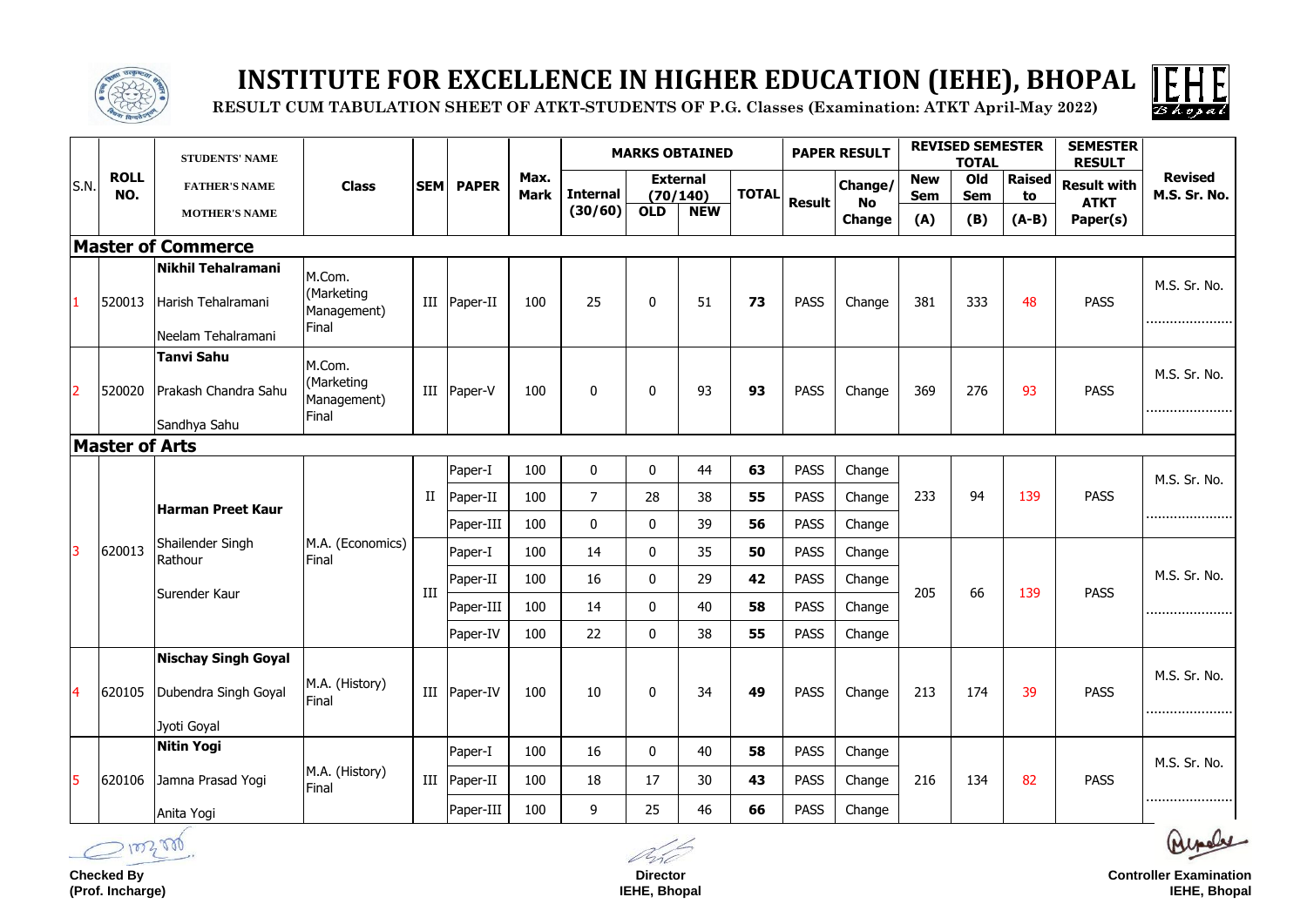

### **INSTITUTE FOR EXCELLENCE IN HIGHER EDUCATION (IEHE), BHOPAL**

 **RESULT CUM TABULATION SHEET OF ATKT-STUDENTS OF P.G. Classes (Examination: ATKT April-May 2022)**

|      | <b>ROLL</b><br>NO. | <b>STUDENTS' NAME</b><br><b>FATHER'S NAME</b>               |                                   |            |                |                     |                  |                  | <b>MARKS OBTAINED</b>       |              | <b>PAPER RESULT</b> |                            | <b>REVISED SEMESTER</b><br><b>TOTAL</b> |                   |                     | <b>SEMESTER</b><br><b>RESULT</b>              |                                |
|------|--------------------|-------------------------------------------------------------|-----------------------------------|------------|----------------|---------------------|------------------|------------------|-----------------------------|--------------|---------------------|----------------------------|-----------------------------------------|-------------------|---------------------|-----------------------------------------------|--------------------------------|
| S.N. |                    |                                                             | <b>Class</b>                      | <b>SEM</b> | <b>PAPER</b>   | Max.<br><b>Mark</b> | <b>Internal</b>  |                  | <b>External</b><br>(70/140) | <b>TOTAL</b> | <b>Result</b>       | <b>Change/</b>             | <b>New</b><br><b>Sem</b>                | Old<br><b>Sem</b> | <b>Raised</b><br>to | <b>Result with</b><br><b>ATKT</b><br>Paper(s) | <b>Revised</b><br>M.S. Sr. No. |
|      |                    | <b>MOTHER'S NAME</b>                                        |                                   |            |                |                     | (30/60)          | <b>OLD</b>       | <b>NEW</b>                  |              |                     | <b>No</b><br><b>Change</b> | (A)                                     | (B)               | $(A-B)$             |                                               |                                |
| 6    | 620109             | <b>Shubham Meshram</b><br>Ram Meshram<br>Sushma Meshram     | M.A. (History)<br>Final           | III        | Paper-III      | 100                 | 20               | 15               | 30                          | 43           | <b>PASS</b>         | Change                     | 195                                     | 187               | 8                   | <b>PASS</b>                                   | M.S. Sr. No.                   |
|      | 620161             | <b>Nutan Batham</b><br>Vishnu Prasad Batham<br>Anita Batham | M.A. (Political<br>Science) Final | III        | $Paper-II$     | 100                 | $\overline{7}$   | 41               | 32                          | 48           | <b>PASS</b>         | No<br>Change               | 183                                     | 183               | <b>No</b><br>Change | Agg. Short                                    | Not Issued                     |
| 8    | 620165             | Simi Gurjar<br>Shubhash Gurjar<br>Rajanti Gurjar            | M.A. (Political<br>Science) Final | III        | Paper-IV       | 100                 | 15               | 13               | ABS                         | <b>ABS</b>   | <b>PASS</b>         | Change                     | 172                                     | 172               | <b>No</b><br>Change | <b>ATKT</b><br>Paper-IV                       | Not Issued                     |
|      | 620167             | Vedehi Verma                                                | M.A. (Political<br>Science) Final | III        | Paper-I        | 100                 | $\overline{0}$   | 0                | 34                          | 49           | <b>PASS</b>         | Change                     | 43<br>161                               |                   | 118                 | ATKT Agg.<br>Short<br>Paper-IV                |                                |
| 9    |                    | Vinod Verma                                                 |                                   |            | Paper-II       | 100                 | 5                | 0                | 31                          | 45           | <b>PASS</b>         | Change                     |                                         |                   |                     |                                               | M.S. Sr. No.                   |
|      |                    | Madhu Verma                                                 |                                   |            | Paper-IV       | 100                 | $\boldsymbol{0}$ | $\boldsymbol{0}$ | 20                          | 29           | <b>ATKT</b>         | Change                     |                                         |                   |                     |                                               |                                |
|      | 620171             | <b>Vivek Raikwar</b>                                        | M.A. (Political<br>Science) Final | $\rm II$   | Paper-III      | 100                 | $\overline{4}$   | $\boldsymbol{0}$ | 19                          | 28           | <b>ATKT</b>         | Change                     | 229                                     | 205               | 24                  | <b>ATKT</b><br>Paper-III                      | M.S. Sr. No.                   |
| 10   |                    | Govind Raikwar<br>Vimla Raikwar                             |                                   |            | III   Paper-II | 100                 | 13               | 46               | 27                          | 59           | <b>PASS</b>         | No<br>Change               | 183                                     | 183               | <b>No</b><br>Change | Agg. Short                                    | Not Issued                     |

**Checked By (Prof. Incharge)**

**Director IEHE, Bhopal**



**Controller Examination IEHE, Bhopal**